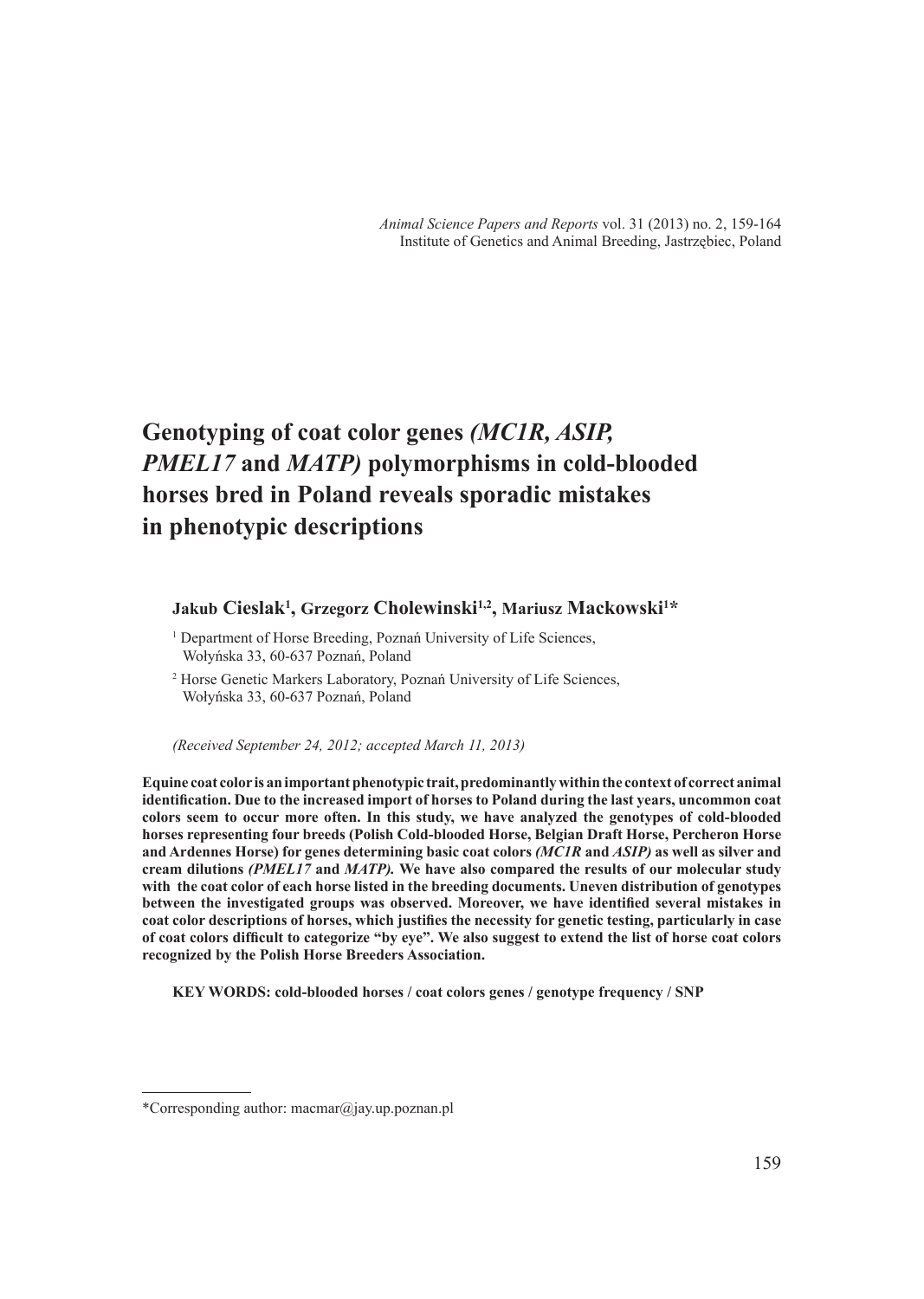The horse coat colors are considered to be an important phenotypic trait for several reasons. Firstly, they play a role in animal identification and are a significant element of a horse breed phenotype. Some of the coat colors are also associated with several diseases occurring in horses, e.g. leopard spotting – related with congenital night blindness, and overo frame with the lethal white foal syndrome [Bellone 2010]. Rapid development of the horse genome sequence information allowed identifying the majority of mutations responsible for the horse coat color variability, and simple molecular tests for genotyping are now available [Rieder 2009]. The first important Single Nucleotide Polymoprhism (SNP), described in 1996, was a missense mutation resulting in 83 Ser→Phe substitution in the MC1R (melanocortin 1 receptor) protein which revealed the complete association with the chestnut coat color [Marklund *et al.*] 1996]. The molecular background of the remaining basic coat colors (black and bay) was discovered in 2001 when causative 11 bp deletion in exon 2 of the *ASIP* (agouti signaling protein) gene was found by Rieder et al. [2001]. Till date, the molecular basis of many other coat colors in horses was identified, including cream and silver dilutions as an effect of the 153 Asp→Asn mutation in the MATP (solute carrier family 45, member 2) and 618 Arg→Cys substitution in the PMEL17 (melanocyte protein 17 precursor) proteins, respectively [Mariat *et al*. 2003, Brunberg *et al*. 2006].

 The genetic description of the horse coat color is important especially in the case of colors difficult to distinguish "bye eye" (e.g. the difference between perlino and cremello or between chestnut and bay with silver dilution). Taking into consideration that during last several years, many horses were imported to Poland, it is likely that uncommon coat colors can occur in the Polish horse population at increased frequencies. The aim of this study was to analyze the distribution of genotypes in four horse coat color genes *(MC1R, ASIP, PMEL17* and *MATP)* on sampled population of the cold-blooded horses bred in Poland (Polish Cold-blooded Horse, Belgian Draft Horse, Percheron Horse and Ardennes Horse). Results of molecular studies were compared with phenotype description of horses to identify the putative inaccuracies.

### **Material and methods**

Genomic DNA of 402 horses was isolated from the peripheral blood samples or hair follicles. All of DNA samples used for genotyping (Polish Cold-blooded Horse, n=184; Belgian Draft Horse, n=96; Ardennes Horse, n=94 and Percheron Horse, n=28) derived from the Horse Genetic Markers Laboratory database at the Poznań University of Life Sciences (Poznań, Poland) where blood or tissue samples have been collected for routine parentage control tests. The group of Ardennes horses  $(n=94)$ consisted of Swedish Ardennes (n=37) French Ardennes (n=21), and the remaining horses (n=36) described in breeding documentation as Ardennes, with the exact origin unknown. We have also divided the Polish Cold-blooded Horse breed into two groups with the criterion of Polish origin (n=96) or foreign (n=98; at least one foreign parent). Distribution of coat colors in the investigated horses (based on their breeding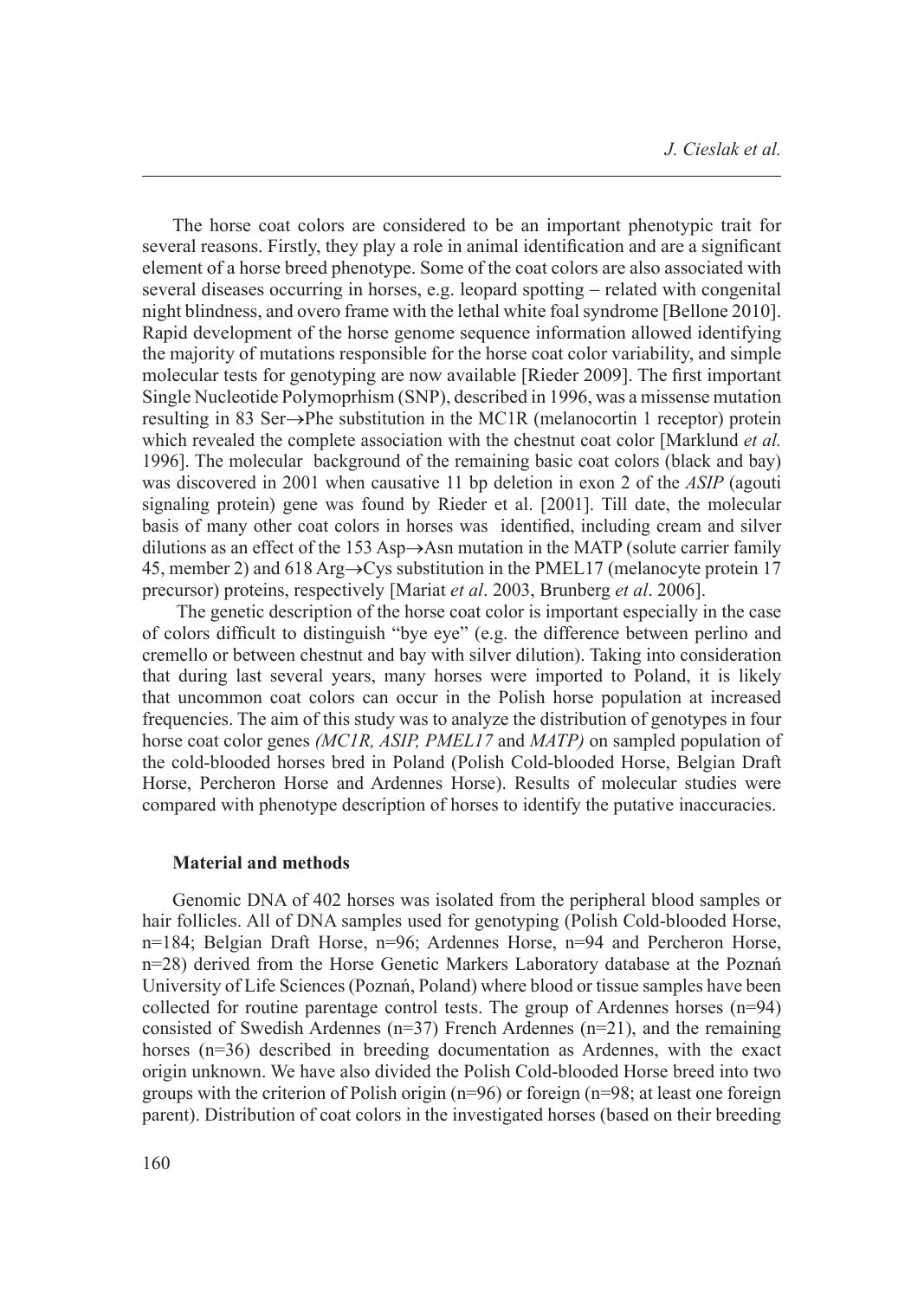documents) was as follows: bay ( $n=245$ ), chestnut ( $n=74$ ), black ( $n=53$ ), gray ( $n=28$ ) and palomino (n=2).

DNA from the blood samples was isolated with the MasterPure® kit (Epicentre, USA) according to manufacturer's instructions. DNA isolation from hair follicles was carried out using the following procedure: 6 follicles were incubated in 40 µl of 200 mM NaoH (75°C/1 min, 80°C/2 min, 90°C/1 min, 97°C/10 min). Afterwards, 40 µl of solution consisted of 200 mM HCl and 100 µM Tris-HCl (pH 8.5) was added. Samples were mixed and stored in -20°C.

The PCR primers for the amplification of *MC1R*, *PMEL17* and *MATP* gene fragments, were designed with the use of Primer3 program (http://frodo.wi.mit. edu/) (Tab. 1). For the *ASIP* gene amplification, we used the primers described before by Rieder et al. [2001]. The PCR amplification was conducted in MyCycler® thermocycler (BioRad, USA) using the Taq DNA Polymerase (EURx, Poland). Amplification of all fragments was conducted in the following conditions: 95°C/5 min (initial denaturation); 35 cycles of: denaturation (95°C/30 s), primers annealing (45 s, temperature for each of amplified fragments is shown in Table 1); elongation (72°C, 1 min) and final extension (72°C, 10 min).

| Primer sequence                                                           | <b>PCR</b><br>product<br>size | Annealing<br>temperature | Source sequence<br>(GenBank) or<br>reference |
|---------------------------------------------------------------------------|-------------------------------|--------------------------|----------------------------------------------|
| MC1R-F-CCTCGGGCTGACCACCAACCAGACGGGGCC<br>MCIR-R- CCATGGAGCCGCAGATGAGCACAT | 350                           | 60                       | NM 001114534.1                               |
| ASIP-F- CTTTTGTCTCTCTTTGAAGCATTG<br>ASIP-R- GAGAAGTCCAAGGCCTACCTTG        | 94/105                        | 55                       | Rieder et al. [2001]                         |
| PMEL17-F- CAGCTAGGATCAAGGCCAAG<br>PMEL17-R- CTCTCACCAAAGGGGGAAG           | 229                           | 60                       | NC 009149                                    |
| MATP-F- TTTGATTGCTGACCGAAGGAAGAA<br>MATP-R- GAGACTGAGCCCGCGTGATGAGAG      | 320                           | 65                       | AH012460.2                                   |

**Table 1**. PCR conditions for *MC1R*, *ASIP*, *PMEL17* and *MATP* genes amplification

Genotyping of the *MC1R, PMEL17* and *MATP* gene polymorphisms was performed using the PCR-RFLP technique and the following restriction endnonucleases (Fermentas, Lithuania) were applied: *Taq*I (*MC1R*), *Hha*I (*PMEL17*) and *Tas*I (*MATP*). After digestion, the PCR products were separated in 2% agarose gel (45 min/120 V). An 11 bp InDel polymorphism of the *ASIP* gene was genotyped by separation of the received PCR product in 2.5% agarose gel (60 min/130 V). The genotypes were tested for Hardy-Weinberg equilibrium in each analyzed horse breed group. Additionally, we referred the identified genotypes to the information regarding the coat color of the horses available in the official breeding documentation, although the full comparison was impossible, because we did not tested for some of white color patterns (e.g. gray, roan, appaloosa, tobiano, overo and sabino).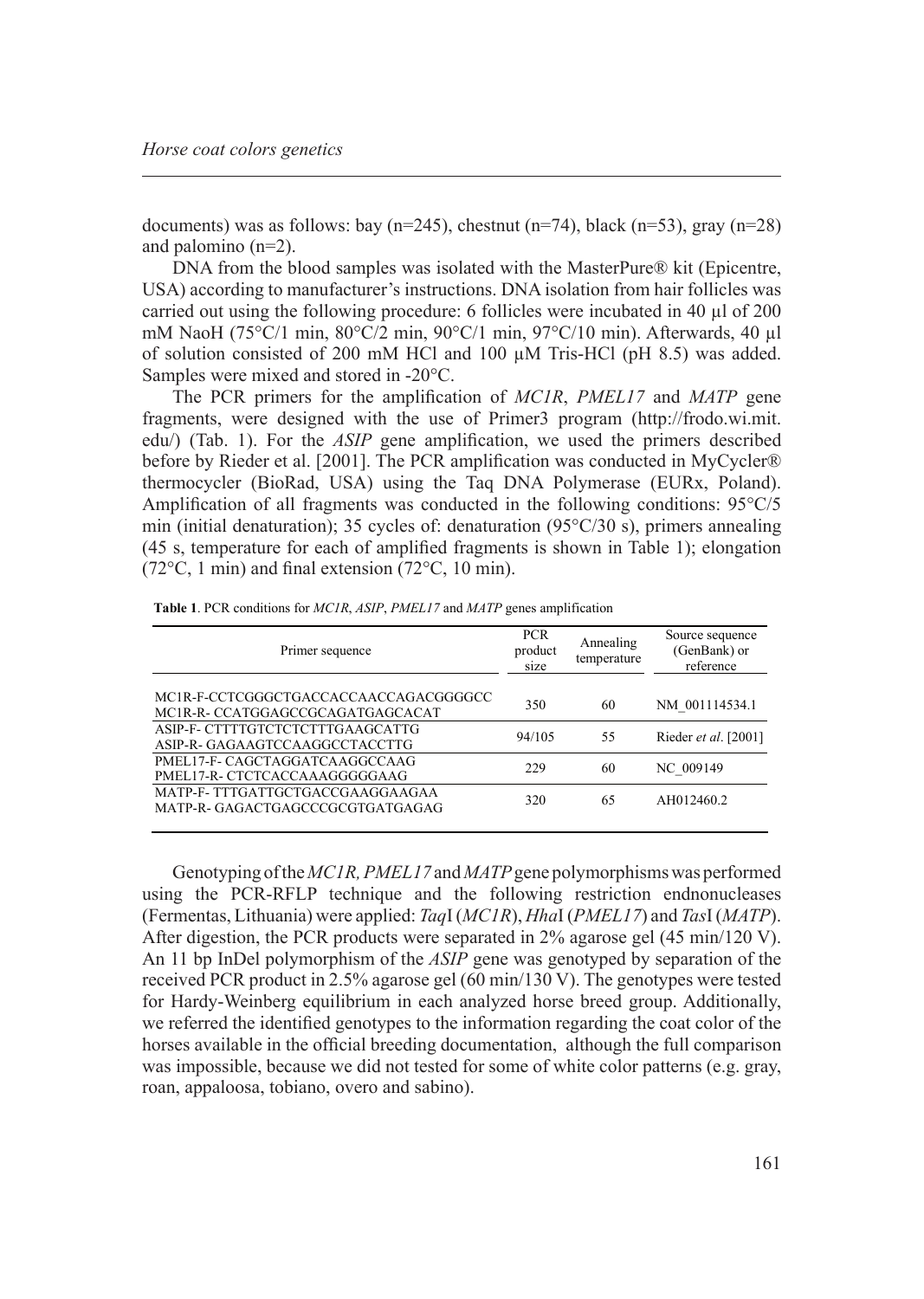#### **Results and discussion**

The genotyping of polymorphisms in four coat color genes revealed an uneven distribution of genotypes in the examined horse breeds (Tab. 2). The differences were observed predominantly for the *MC1R* and the *ASIP* polymorphisms. The highest frequency of the recessive TT genotype in the *MC1R* (determining the chestnut color) was observed in the Polish Cold-blooded horses of the Polish origin. In this case, a statistically significant deviation  $(P< 0.01)$  from the Hardy-Weinberg Equilibrium (HWE) was observed. This result remains significant also when Polish Cold-blooded horses (of the Polish and foreign origin) are considered as one group. The difference in the TT genotype frequency between the Polish Cold-blooded horses of the Polish and foreign origin (0.23 *vs*. 0.13, respectively) may indicate that traditional coat color of the native Polish cold-blooded horses was chestnut and thus, this coat color is still preferable by horse breeders. A similar *MC1R* genotype distribution was reported by Rendo et al. [2009] for the two native cold-blooded horse breeds (Euskal Herriko Mendiko Zaldia and Burguete) from the Iberian Peninsula, which may suggest that within the context of the coat color, the population of the cold-blooded landrace horse breeds in Europe is homogenous (with relatively high frequency of the chestnut allele). Interestingly, in case of the Belgian Draft Horse, a low frequency (0.04) of the TT genotype *(MC1R)* was observed which may indicate that majority of the horses representing this breed imported to Poland have the bay or black coat color.

| Gene                     |                | Polish Cold-<br>blooded Horse<br>(Polish origin) | Polish Cold-<br>blooded Horse<br>(Foreighorigin) | Belgian Draft<br>Horse | Ardennes<br>Horse    | Percheron<br>Horse   |
|--------------------------|----------------|--------------------------------------------------|--------------------------------------------------|------------------------|----------------------|----------------------|
| <b>MCIR</b>              | <sub>CC</sub>  | 0.13                                             | 0.29                                             | 0.78                   | 0.49                 | 0.57                 |
|                          | <b>CT</b>      | 0.64                                             | 0.58                                             | 0.18                   | 0.38                 | 0.40                 |
|                          | TT             | 0.23                                             | 0.13                                             | 0.04                   | 0.14                 | 0.03                 |
| <b>ASIP</b>              | Ins/Ins        | 0.40                                             | 0.54                                             | 0.30                   | 0.71                 | 0.00                 |
|                          | Ins/Del        | 0.45                                             | 0.33                                             | 0.41                   | 0.26                 | 0.31                 |
|                          | Del/Del        | 0.15                                             | 0.13                                             | 0.29                   | 0.03                 | 0.69                 |
| PMEL17                   | CC             | 1.00                                             | 0.98                                             | 1.00                   | 1.00                 | 1.00                 |
|                          | CТ             | 0.00                                             | 0.02                                             | 0.00                   | 0.00                 | 0.00                 |
|                          | TT             | 0.00                                             | 0.00                                             | 0.00                   | 0.00                 | 0.00                 |
| <b>MATP</b><br>(SLC45A2) | AA<br>AG<br>GG | 0.00<br>0.02<br>0.98                             | 0.00<br>0.00<br>1.00                             | 0.00<br>0.00<br>1.00   | 0.00<br>0.00<br>1.00 | 0.00<br>0.00<br>1.00 |

**Table 2**. Genotype frequencies of coat color genes *(MC1R, ASIP, PMEL17* and *MATP*) in cold-blooded horses bred in Poland

It should be underlined that in case of the basic coat color phenotypes (bay, black and chestnut) majority of the genotyping results were compatible with the coat color descriptions available in Horse Breeders Association database.

Missing HWE for the *MC1R* genotypes distribution was also observed in the Ardennes horses ( $P \le 0.05$ ). Such deviation could be the result of the selection pressure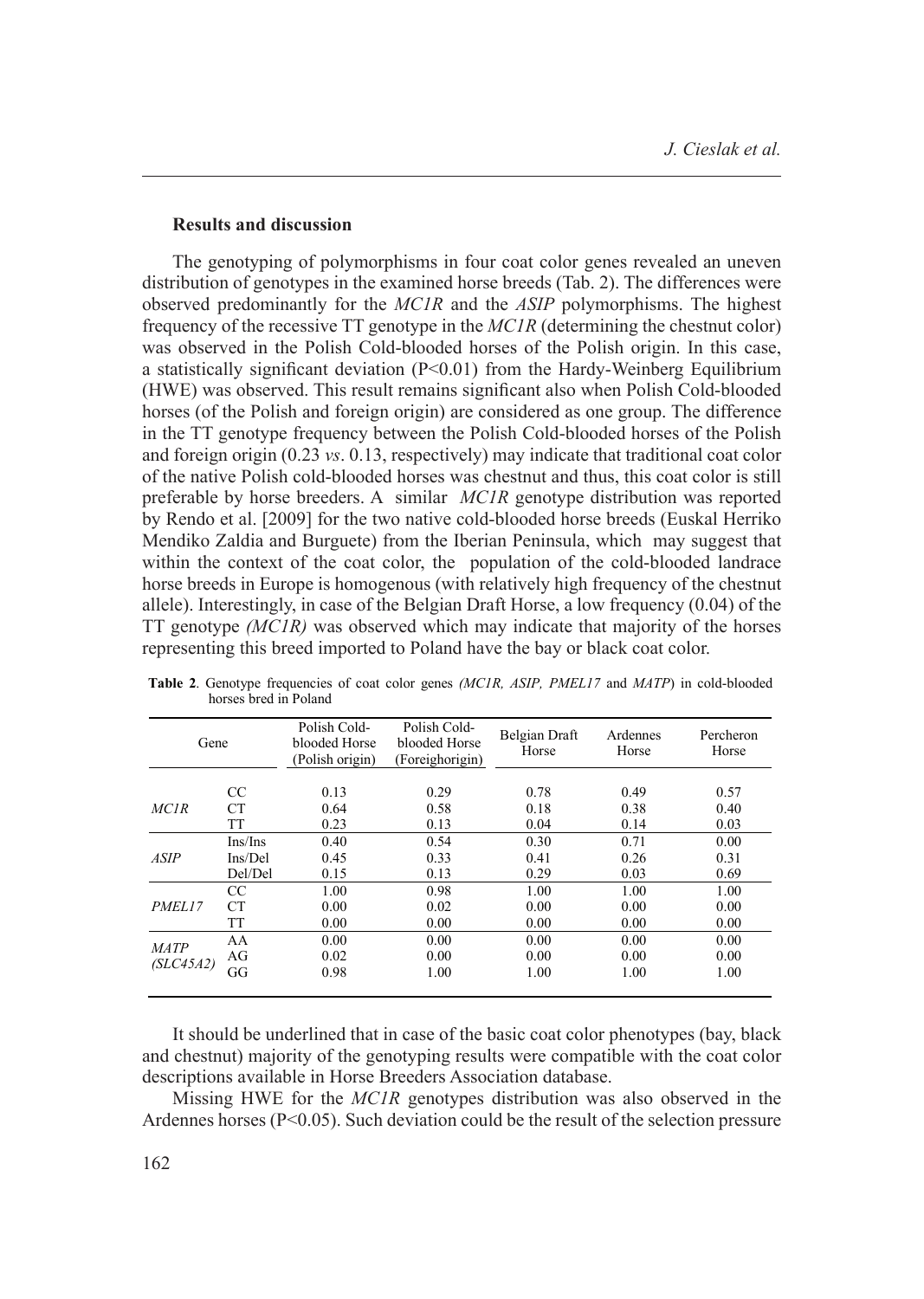on coat color as an important phenotypic trait characterizing given horse breed. For example, low frequency of the TT genotype *(MC1R)* and the increased frequency of the Del/Del genotype *(ASIP)* observed in the Percheron horses, may reflect the fact that black coat color is preferable in this breed above other coat colors (e.g. chestnut which occur rarely). Unfortunately, due to technical difficulties we were not able to test for the grey coat color by detection of genotypes in the 4.6 kb intronic duplication of *STX17* gene [Rosengren Pielberg *et al.* 2008].

Additionally, we have performed an analysis of the genes causing silver and cream coat color dilutions (*PMEL17* and *MATP*) which revealed the presence of two palomino and two silver animals in the Polish Cold-blooded horses. Comparison of the results received from the molecular tests with breeding documentation of animals, showed that the description of the two silver horses could be incorrect, because they were described as chestnut but basing on genetic analyses their true coat color was bay with silver dilution. Despite the fact that the two palomino horses were described correctly in the breeding documentation, we have found several inconsistencies in their pedigrees. For example, some of their ancestors were described incorrectly as dun whereas their probable coat color was buckskin (Fig. 1).



Fig. 1 . Pedigree analysis of sample palomino mare (based on breeding documentation). 5 – palomino mare (coat color confirmed by molecular tests).  $1,3,4$  – ancestors with putatively correct coat color identification. 2 – mare with incorrect coat color identification (probable pigmentation – buckskin).

The above inconsequence in the coat color description possibly aroused from the fact that some of the coat colors are difficult to distinguish without genetic analysis. Moreover, the list of the coat colors recognized by the Polish Horse Breeders Association does not include silver and buckskin coat colors, thus such cannot be used in the official breeding documents.

A retrospective research of the horse fossil samples has shown that variation in horse coat color increased rapidly after the domestication [Ludwig *et al*. 2009]. Centuries of the horse selection have produced a number of different coat colors observed in the present time. Thus, the management of the modern horse breeding